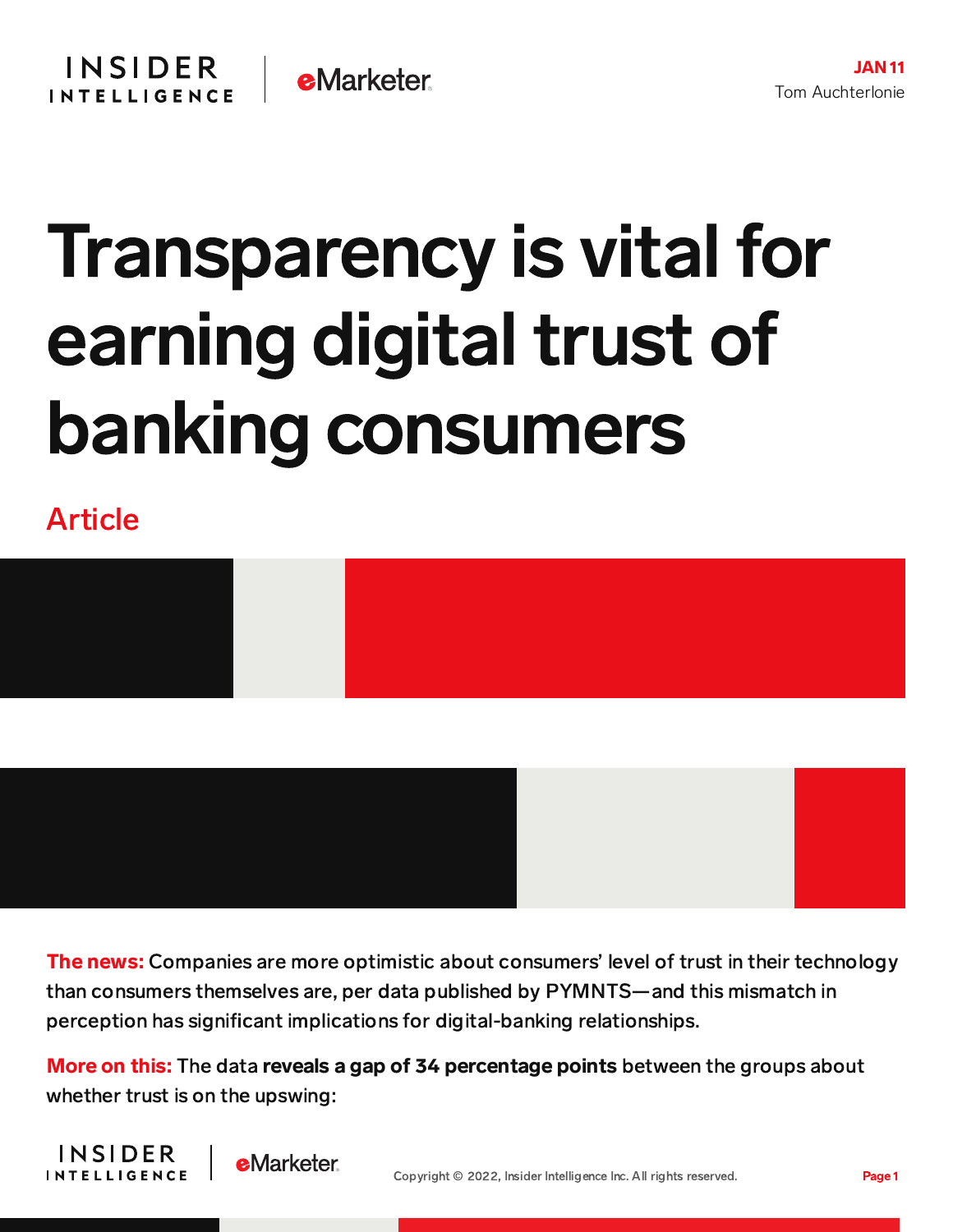- 55% of business leaders believe that trust from consumers in their technology is increasing.
- Meanwhile, only 21% of consumers said their trust is going up
- In contrast, 28% of consumer respondents said their trust is declining.

The results also show a wide gap between how businesses view the problem of trust and how they view their own companies:

- 76% replied that there is a crisis in consumers' trust in technology companies.
- However, 80% of respondents gave their companies A or B grades for using solutions designed to protect customers**'** data.

What people want: PYMNTS added that consumers prioritized data transparency from businesses in several responses:

- 44% said they want companies to respond to breaches by being transparent and taking visible action.
- 39% said they want to know how companies monetize their data and how it's used.
- Another 39% replied that they value transparency from businesses about how they share their data.

The publication added that consumers value the security implied by a certain level of friction tied to authentication more than they are frustrated by dealing with it.

**The big takeaway:** The findings point to the importance of transparency for banks and other financial institutions (FIs) in building digital trust with consumers, which is [crucial](https://content-na2.emarketer.com/banking-digital-trust-report-2021) for getting and keeping their business. Trust is integral to wider adoption of open banking, which requires account holders' consent to share their data with outside [vendors.](https://www.emarketer.com/content/consumers-superior-trust-banks-pivotal-role-us-open-banking?utm_campaign=Banking+Briefing+12/17/2021+Mastercard+open+banking+US&utm_medium=email&utm_source=Triggermail&utm_term=BII+List+Banking+ALL)

In this [growing](https://content-na2.emarketer.com/consumers-superior-trust-banks-pivotal-role-us-open-banking?utm_campaign=banking+briefing+12/17/2021+mastercard+open+banking+us&utm_medium=email&utm_source=triggermail&utm_term=bii+list+banking+all) space, there's also a [gap](https://content-na2.emarketer.com/consumers-superior-trust-banks-pivotal-role-us-open-banking?utm_campaign=banking+briefing+12/17/2021+mastercard+open+banking+us&utm_medium=email&utm_source=triggermail&utm_term=bii+list+banking+all) between banks and third-party FIs. When it comes to digital trust, banks are in better shape. For example, a March 2021 international survey from Capgemini and Efma showed that, while 86% of respondents were willing to share their data, the cohort expressed varying levels of comfort depending on the circumstance:

36% of that group said they would only share their data with their banks, and not third parties.

INSIDER

**INTELLIGENCE** 

**e**Marketer